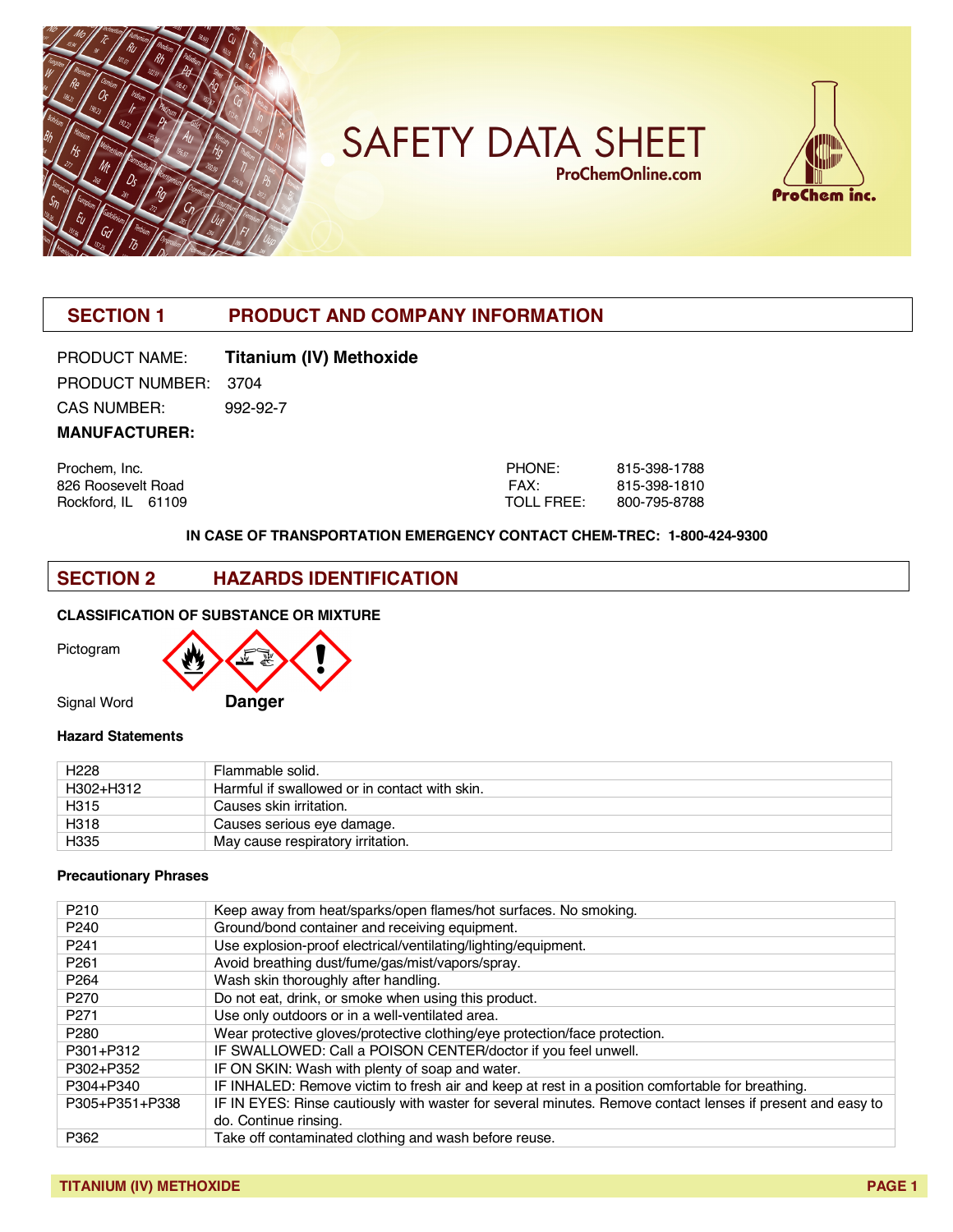## **SECTION 2 HAZARDS IDENTIFICATION (Cont.)**

| P370+P378 | In case of fire: Use dry sand, dry chemical or alcohol-resistant foam for extinction. |
|-----------|---------------------------------------------------------------------------------------|
| P403+P233 | Store in a well-ventilated place. Keep container tightly closed.                      |

| HMIS CLASSIFICATION: |                 |                             |  |  |  |
|----------------------|-----------------|-----------------------------|--|--|--|
| Health: 2            | Fire: 3         | <b>Reactivity Hazard: 1</b> |  |  |  |
| NFPA RATING:         |                 |                             |  |  |  |
| Health: 2            | Flammability: 2 | Reactivity Hazard: 0        |  |  |  |

**EYE CONTACT:** Causes serious eye damage.

**SKIN CONTACT:** Harmful if in contact with skin. Causes skin irritation.

**INHALATION:** May cause respiratory irritation. Harmful if swallowed.

**INGESTION:** May cause irritation to if swallowed.

## **SECTION 3 COMPOSITION / INFORMATION ON INGREDIENTS**

Formula: Ti(OCH3)4

Molecular Weight: 172.00 g/mol

| <b>NAME</b><br><b>CHEMICAL</b> | CAS#     | %   |
|--------------------------------|----------|-----|
| Titanium (IV) Methoxide        | 992-92-7 | 100 |
|                                |          |     |

## **SECTION 4 FIRST AID MEASURES**

**EYE EXPOSURE:** Rinse thoroughly with plenty of water for at least 15 minutes and consult a physician.

**SKIN EXPOSURE**: Wash off with soap and plenty of water. Consult a physician.

**INHALATION:** If breathed in, move person into fresh air. If not breathing, give artificial respiration. Consult a physician.

**INGESTION:** Do NOT induce vomiting. Never give anything by mouth to an unconscious person. Rinse mouth with water. Consult a physician.

#### **SECTION 5 FIREFIGHTING MEASURES**

**FLASH POINT:** Not available

**AUTO IGNITION TEMPERATURE:** Not available

**EXPLOSION LIMITS:** Not available

**EXTINGUISHING MEDIUM:** Use water spray, alcohol-resistant foam, dry chemical or carbon dioxide.

**SPECIAL FIRE FIGHTING PROCEDURES**: Wear self-contained, approved breathing apparatus and full protective clothing, including eye protection and boots.

**HAZARDOUS COMBUSTION AND DECOMPOSITION PRODUCTS**: Carbon oxides and titanium oxides.

### **SECTION 6 ACCIDENTAL RELEASE MEASURES**

**PERSONAL PRECAUTIONS:** Wear all appropriate equipment when using this material (including respiratory protective devices). Ensure adequate ventilation. Avoid the formation of dust. Remove all sources of ignition. Evacuate personnel to safe areas. Avoid breathing dust.

**ENVIRONMENTAL PRECAUTIONS:** Prevent spillage from entering drains or allowing to be released into the environment. **METHODS AND MATERIALS FOR CONTAINMENT AND CLEANING UP:** Sweep up and place in a suitable container for proper disposal.

### **SECTION 7 HANDLING AND STORAGE**

**PRECAUTIONS FOR SAFE HANDLING:** Avoid contact with skin and eyes. Avoid formation of dust and aerosols. Provide appropriate exhaust ventilation. Keep away from sources of ignition-No smoking.

**CONDITIONS FOR SAFE STORAGE:** Store in cool place. Keep container tightly closed in a dry and well-ventilated place. Air and moisture sensitive. Store under inert gas.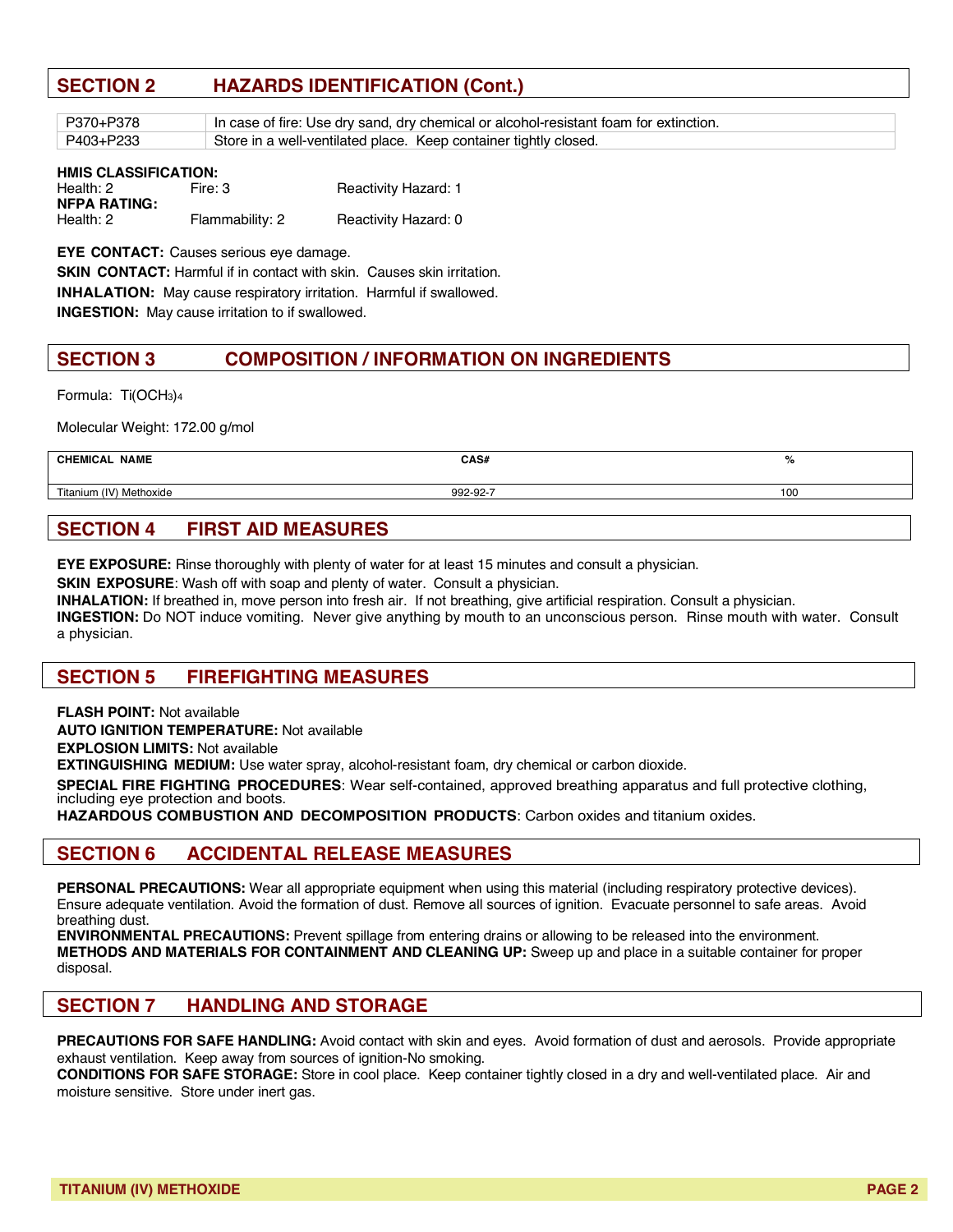## **SECTION 8 EXPOSURE CONTROLS AND PERSONAL PROTECTION**

**EXPOSURE CONTROLS:** Contains no substances with occupational exposure limit values. **EYE PROTECTION**: Wear chemical safety glasses or goggles and face shield. **SKIN PROTECTION**: Wear nitrile or rubber gloves, and a complete suit protecting against chemicals. **VENTILATION:** Provide local exhaust, preferably mechanical. **RESPIRATOR:** Use an approved respirator.

#### **SECTION 9 PHYSICAL AND CHEMICAL PROPERTIES**

**COLOR AND FORM:** White solid **ODOR:** No data available **ODOR THRESHOLD:** No data available **MOLECULAR WEIGHT:** 172.00 g/mol **BOILING POINT**: No data available **MELTING POINT:** 200-210° C **SPECIFIC GRAVITY:** No data available **VAPOR DENSITY:** No data available **SOLUBILITY:** No data available

## **SECTION 10 STABILITY AND REACTIVITY**

**STABILITY:** Stable **HAZARDOUS POLYMERIZATION:** No data available **CONDITIONS TO AVOID**: Heat, flames, and sparks. Extremes of temperature and direct sunlight. **INCOMPATIBILITY:** Strong oxidizing agents, acids, reducing agents, and alkali metals. **DECOMPOSITION PRODUCTS**: Carbon oxides and titanium oxides.

#### **SECTION 11 TOXICOLOGICAL DATA**

**ACUTE TOXICITY:** Oral- 500 mg/kg. Dermal – 1,100 mg/kg. **CARCINOGENIC EFFECTS:** No components of this product present at levels greater than or equal to 0.1% is identified a carcinogen. **MUTAGENIC EFFECTS:** Not available **TETRATOGENIC EFFECTS:** Not available

To the best of our knowledge the toxicological effects of this compound have not been fully investigated.

### **SECTION 12 ECOLOGICAL DATA**

No data available.

#### **SECTION 13 DISPOSAL CONSIDERATIONS**

Dispose of in according to local, state, and federal regulations.

### **SECTION 14 TRANSPORTATION DATA**

UN1325 Flammable solids, organic, n.o.s. CLASS 4.1 PG II

Marine Pollutant: No